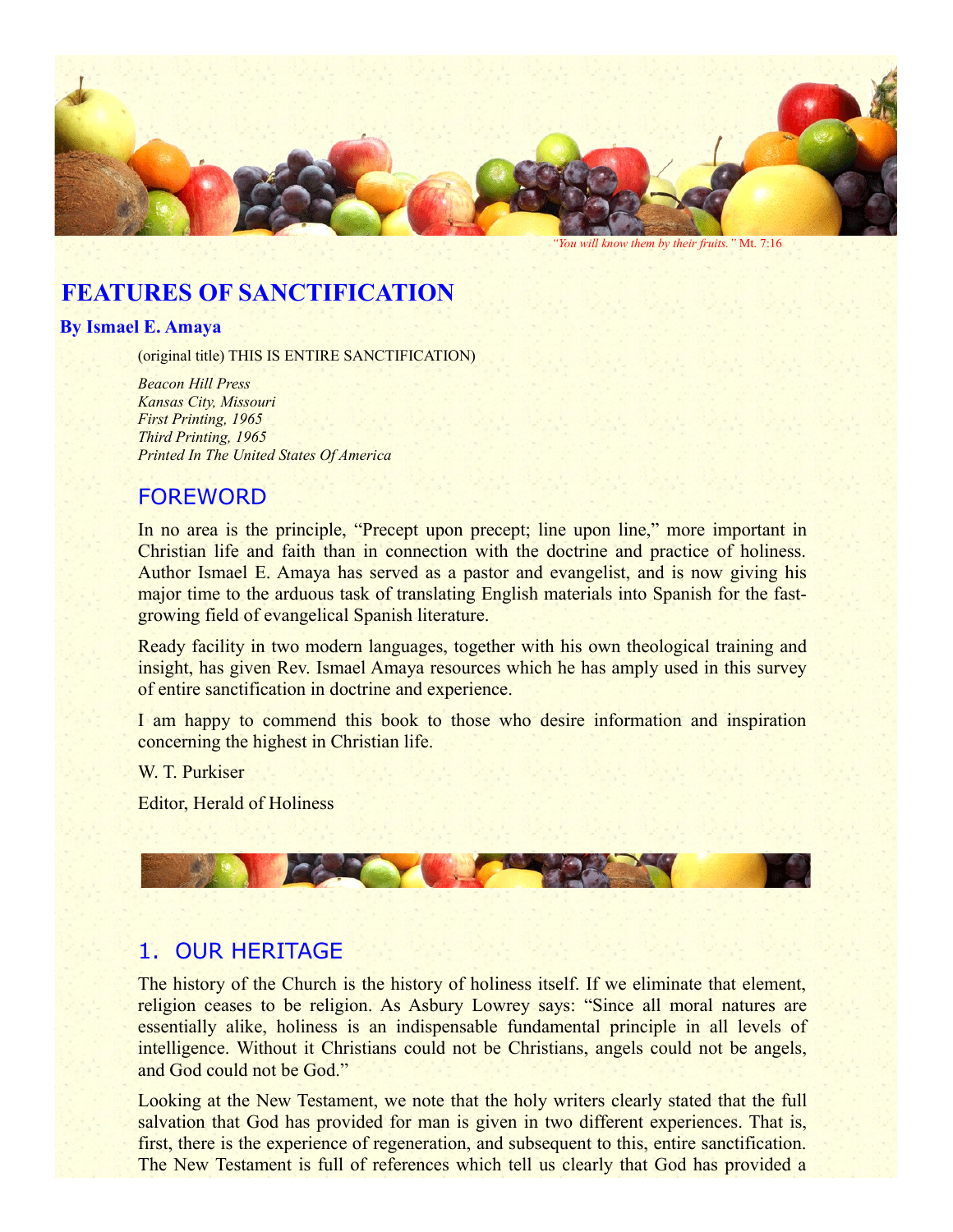"more excellent" experience for the believers. Some of the best-known references are Matt. 5:8, 48; Luke 1:73-75; Eph. 1:4; I Thess. 4:3, 7; 5:23-24; Heb. 12:14; and I Pet 1:15-16.

But the New Testament is nothing more than a depiction of the fulfillment of the symbols and figures of the Old Testament. For instance, Paul, referring to Israel's life in the desert, says that all these things are figures that are written for our admonition (I Cor. 10:1-11). Egypt represents the captivity of sin; the crossing of the Red Sea, the experience of regeneration; and the crossing of the Jordan River, the experience of entire sanctification.

Four hundred years before the law was given, God had told Abraham, "Walk before me, and be thou perfect" (Gen. 17:1). So this is not a new doctrine. It is as old as the Bible itself.

But if we continue searching we will discover that the doctrine of holiness did not start with the Bible. This doctrine brings with it the fragrance of another world – of God himself, for holiness is the basic attribute in which all the other divine perfections are grounded. Holiness has been and is the atmosphere in which God breathes.

What heritage we have received-holiness! What a glorious task-the preaching of holiness! What a high ideal-a life of holiness! What a holy vocation-testifying to holiness! What a great privileges – to be sanctified wholly! What a tremendous responsibility-to "Christianize Christianity" with the message of holiness!

> "Holiness unto the Lord" is our watchword and song. "Holiness unto the Lord" as we're marching along. Sing it, shout it, loud and long. "Holiness unto the Lord" now and forever!



#### 2. OUR RESPONSIBILITY

In order to have a holiness revival we must preach and teach holiness. Pastors and leaders must examine themselves to be sure they are being faithful to this task of spreading the message of holiness.

Ministers must preach the doctrine of holiness. Holiness must be the central theme. The Apostle Paul tells us that the purpose of the Christian ministry is the "perfection of the saints" (Eph. 4:11).

Leaders from other denominations have expressed their concern about the lack of emphasis upon the doctrine of holiness within their groups. Dr. John A. Brooks said: "There are many ministers, authorized exponents of the doctrine of holiness . . . who deliberately and completely leave aside the matter of holiness in their preaching in the pulpit. There are many pulpits from which holiness has been barred; in others it has been rejected; while in others it has been misrepresented."

Bishop George Peck said: "The truth cannot be denied. The great privilege and responsibility of presenting salvation from all sin has been omitted in many sermons to the point of creating doubt on the value of this doctrine, discouraging and confusing those who wanted a complete salvation."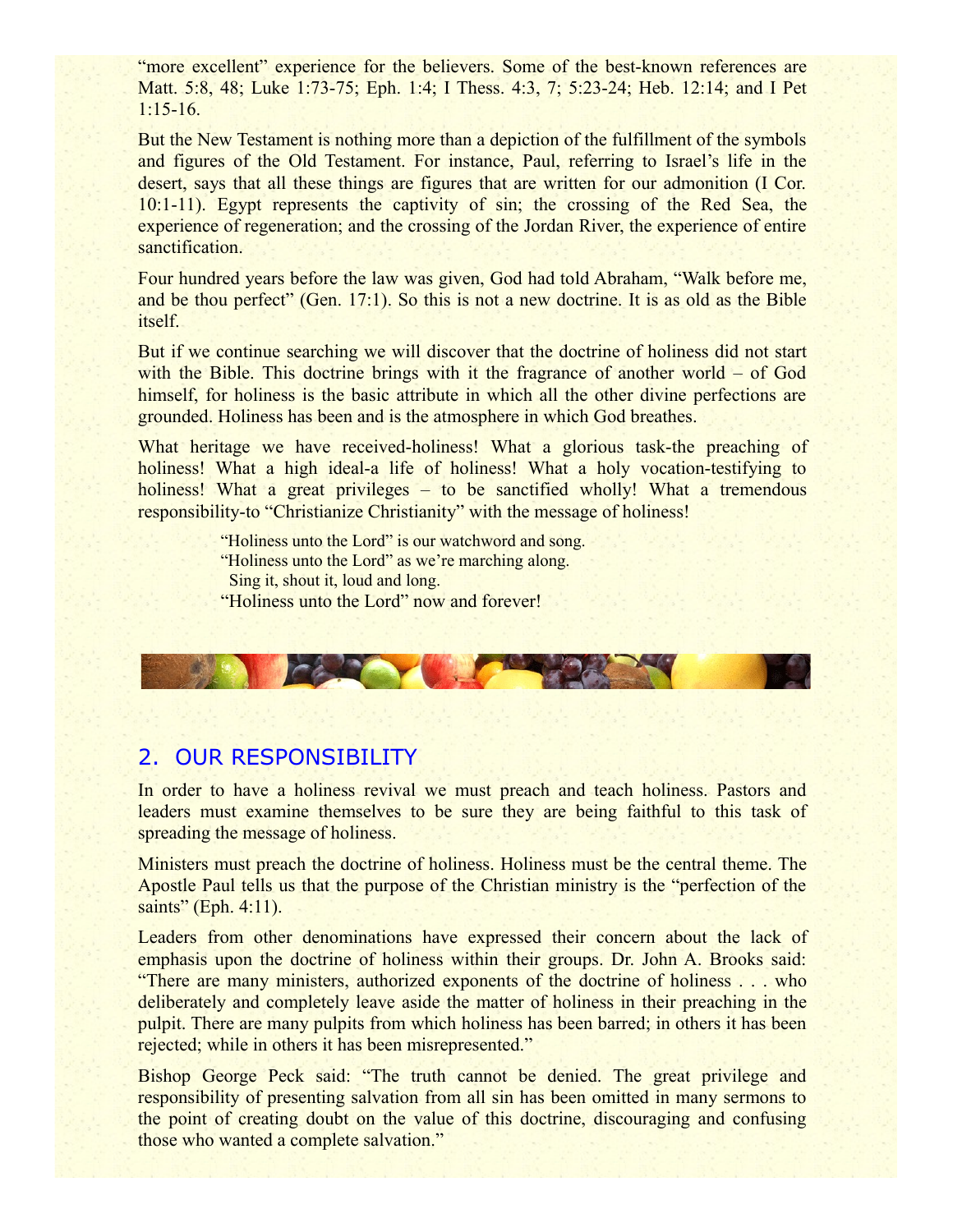John Wesley said that his desire was "that all preachers make an effort to preach Christian perfection constantly, powerfully and clearly to the believers . . . No doubt we are not clear enough," he said, "in talking publicly or privately about entire sanctification." He wrote in one of his letters: "I am afraid that Christian perfection will be forgotten."

Many of John Wesley's sermons have to do with the doctrine of perfect salvation or Christian perfection. And he preached more than seven hundred times a year during all of his ministry and over forty-two thousand sermons during his lifetime. One of his masterpieces is his sermon entitled: "Christian Perfection." More than half of the hymns composed by Charles Wesley were on the theme of holiness.

Dr. Adam Clarke urged "that all who possess the apostolic doctrine that the blood of Jesus Christ cleanses from all sin in this life, encourage the believers to go forward into perfection and receive salvation while they are here in this earth."

Bishop Francis Asbury said: "The night cometh and I will close by saying: Preach sanctification, directly or indirectly in every sermon." To one of his friends he wrote: "Oh purity! Oh Christian perfection! Oh sanctification! It is heaven here on earth to know that all sin has been removed. Preach it wherever they will listen. Preach it!"

The doctrine of holiness is the backbone of Wesleyan theology. If it is not kept in a position of prominence and emphasis, the whole system falls. Furthermore, the doctrine of holiness is closely related to all the other doctrines of the Church of Jesus Christ, and so the scriptural and logical preaching of any doctrine will lead to the proclamation of the doctrine of holiness. It is equally true that in order for the message of holiness to be scriptural and logical it has to include and be related to all other essential doctrines of Christianity.

The doctrine of holiness runs throughout the Scripture, from Genesis to Revelation. This does not mean that holiness is the only subject treated by the Scriptures, but it is the subject that unites all the other subjects. Bishop Randolph S. Foster said that holiness "breathes in the prophecy, thunders in the law, murmurs in the narrative, whispers in the promises, supplicates in the prayers, sparkles in the poetry, resounds in the songs, speaks in the types, glows in the imagery, voices in the language, and burns in the spirit of the whole scheme, from alpha to omega, from its beginning to its end. . . . It is the truth glowing all over, webbing all through revelation; the glorious truth which sparkles and whispers, and sings and shouts in all its history, and biography, and poetry, and prophecy, and precepts and promise, and prayer, the great central truth of the system."

What a glorious task we have received-the preaching and teaching of holiness! What a tremendous responsibility-to carry the banner of holiness around the world!



## 3. A SECOND WORK OF GRACE

One of the most important aspects of the experience of entire sanctification is that it is presented in the Bible as a second work of grace. This is very simple to comprehend for many sincere believers; however it is difficult for others. Many people accept holiness as a divine work, but not as a second experience reserved only for the believers regenerated by the blood of Jesus Christ. Some accept it as imparted to the sinner in the experience of regeneration. This is not possible for several reasons: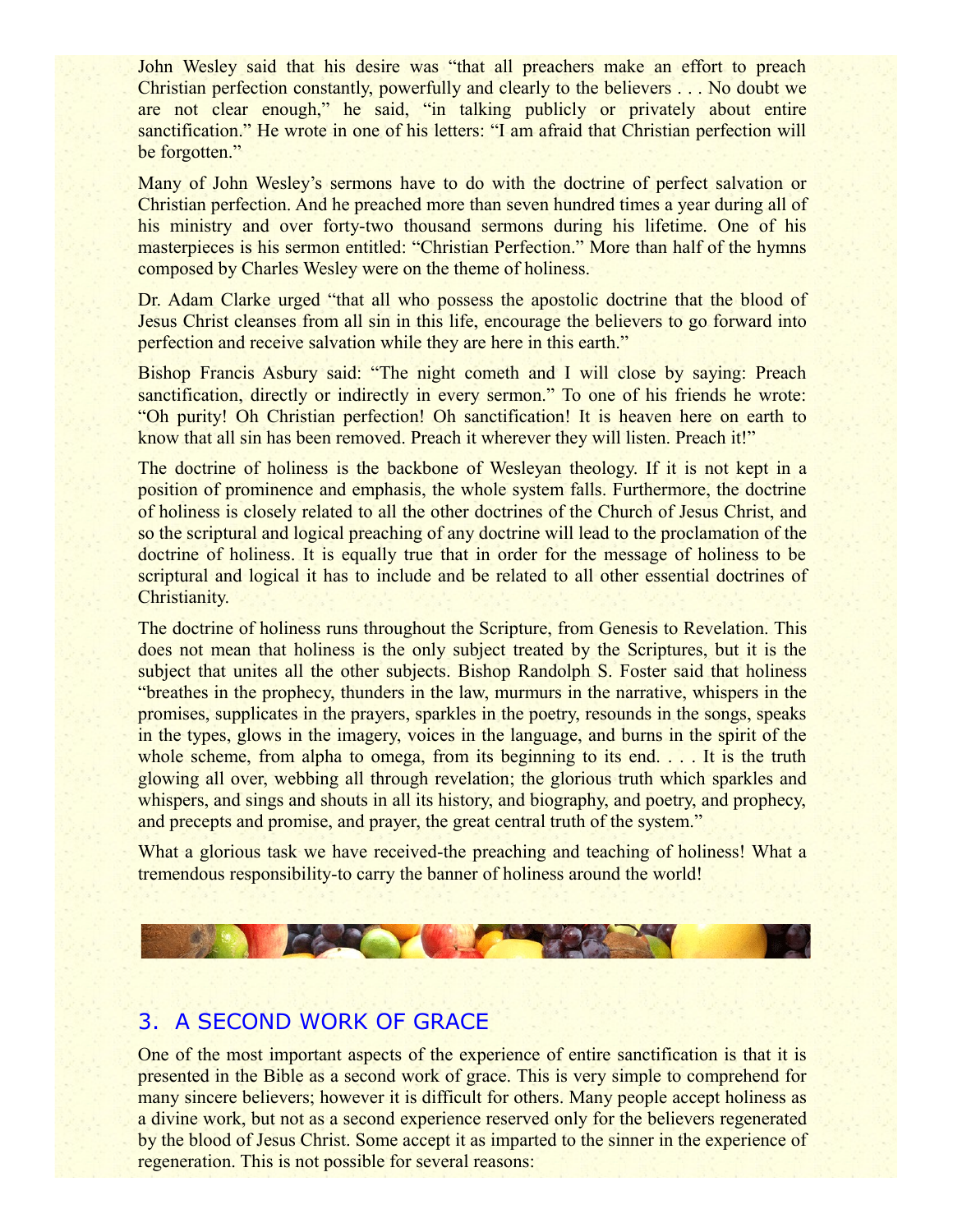In the first place, the need for a second work of grace stems from the nature of sin itself. Sin is twofold, consisting of  $(1)$  volitional acts (sins) of the individual (for which he is personally responsible) and (2) the inward pollution (sinfulness) or the sin principle (which he has inherited and for which he is not personally responsible). For the first, man must seek forgiveness (the first work); but for the second, he needs cleansing (the second work). Furthermore, an unforgiven heart is not a candidate for cleansing.

It should be noted, too, that when the sinner comes to Christ he comes burdened by his own sins; comes in repentance and under deep conviction for the sins which he has committed. He may, and should, shed bitter tears of repentance. His heart and mind are concerned with only one thing – to have the sins of the past forgiven, to have his load of guilt lifted. The experience of holiness is not his immediate concern. If he has not been taught about the "second blessing," the glorious experience he now enjoys, the relief from the burden of his sins, together with the emotion produced by that event so sublime, is completely satisfying. He cannot imagine that there is something better than the experience of conversion. The first work of grace is, indeed, a complete work.

The sense of need for a second work of grace may come to a person very soon, or more slowly, depending on his background, teaching, and experience. He may be already instructed in the way. He may be led to seek the experience through the study of the Scriptures, or through the testimonies of the persons who already have been sanctified. At the same time a sense of personal need will begin to develop – a desire for an experience that will help him to live a victorious Christian life. When this need increases to the extent that it gets to be a petition to God, then the individual starts seeking the experience of entire sanctification.

Then, too, the Bible presents clearly both experiences. The more we study about them, under the guidance of the Holy Spirit and through prayer, the more clearly we see them. The two experiences are so different that in certain aspects they seem to be the opposite of each other,

Regeneration is a birth. "Jesus answered and said unto him, Verily, verily, I say unto thee, Except a man be born again, he cannot see the kingdom of God" (John 3:3). "Therefore if any man be in Christ, he is a new creature: old things are passed away; behold, all things are become new" (II Cor. 5:17). According to these passages the person who is saved is born again spiritually and starts a new life in Christ. He is a new son of God by adoption and becomes a part of the great family of the redeemed by the blood of Jesus Christ.

On the other hand, the experience of entire sanctification is, in a sense, a death. "Knowing this, that our old man is crucified with him, that the body of sin might be destroyed, that henceforth we should not serve sin" (Rom. 6:6). "I am crucified with Christ: nevertheless I live; yet not I, but Christ liveth in me: and the life which I now live in the flesh I live by the faith of the Son of God, who loved me, and gave himself for me" (Gal. 2:20).

Therefore, in regeneration man is born, while in sanctification he dies; in regeneration he is made spiritually alive, while in sanctification he is crucified; in regeneration he is freed, while in sanctification he is buried.

The record of the New Testament Church confirms that entire sanctification is a second work of grace. All Christians from all generations have agreed that something tremendous and miraculous happened to the disciples between the time Jesus was crucified and the time when Peter spoke with high courage to the multitude on the Day of Pentecost This remarkable change can be credited only to the heart-transforming filling with the Holy Spirit on the Day of Pentecost – a definite, spiritual experience.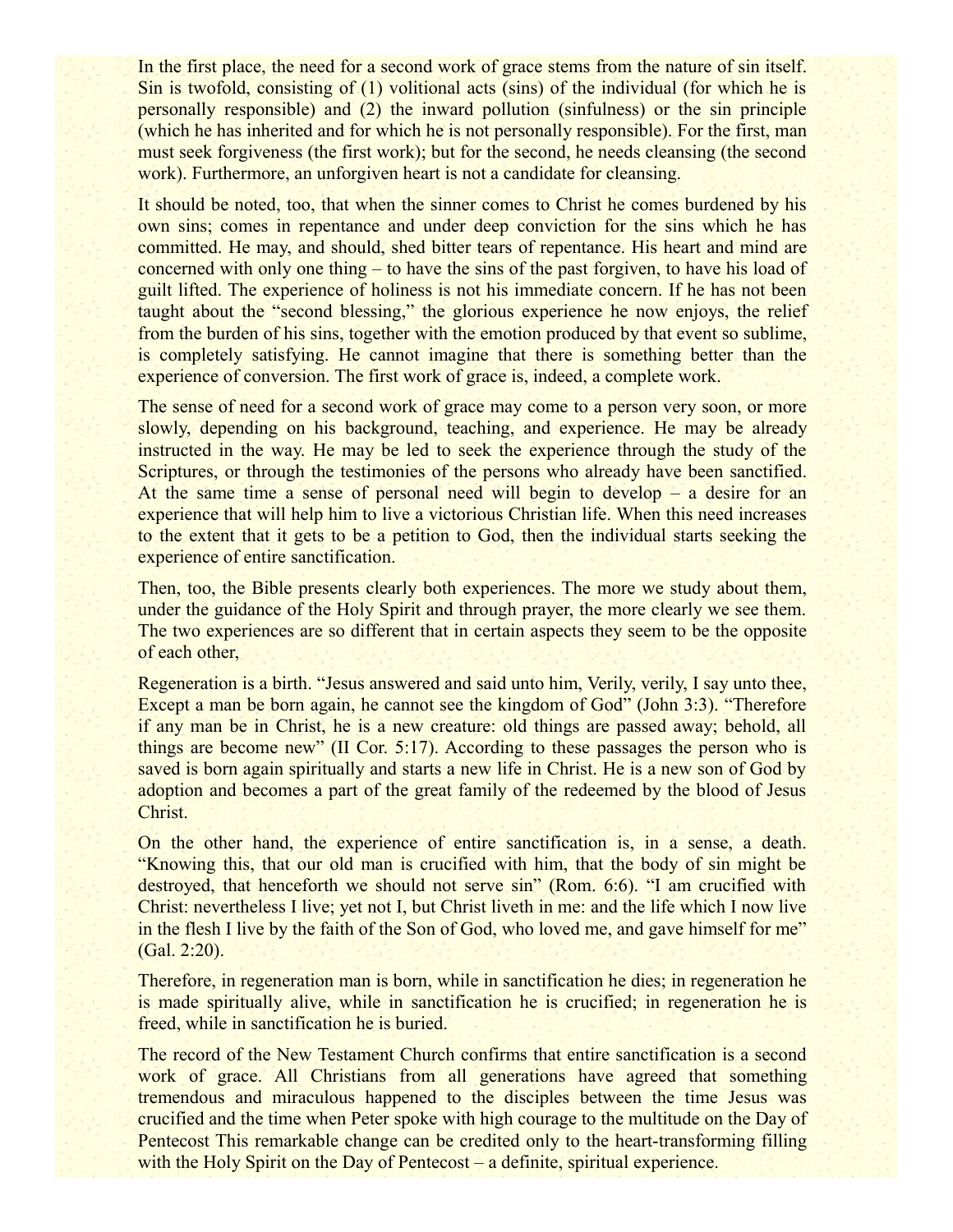Another classic example of this second work of grace is found in Paul's first letter to the Thessalonians. He was writing to a group of people who had been converted for some time, a group of persons whose faith was abounding and their joy contagious. However Paul, sensing a certain lack remaining in their spiritual lives, prayed for them in these words: "And the very God of peace sanctify you wholly" (I Thess. 5:23).

Throughout the history of the Christian Church, Christians have witnessed again and again to this second work of grace, Many of our own day could be called to the witness stand to testify of this experience.

Dr. Samuel Young testified that after a struggle with an unwillingness to trust God's judgment and plan for His life he came to the place where the old life died and in answer to a simple faith God's will became "a delight instead of a foreboding fear." The resultant life of holiness "is now a life of radiance," he testifies.

Dr. J. B. Chapman testified that he was sanctified in the same holiness camp meeting in which he was converted as a lad fifteen years old. Dr. Chapman confessed that it was not simply the clear. Bible preaching on holiness that won him, but the happy band of people whose lives backed their testimony.

These are reasons, logical, scriptural, and experiential, which support our position that there is a second definite work of grace which all Christians may enjoy.

**ICALLES** 

## 4. A NEED

Entire sanctification is not a fancy, luxury experience that man seeks just to possess a highly sophisticated religion. Entire sanctification comes in response to a spiritual need. Dr. Samuel Young says that "before one is willing, and ready, to go the great length required to obtain the blessing of a holy heart it is usually necessary for him to sense his need of God in desperate terms. This conviction for holiness is most frequently a conviction of want or lack rather than of wrongdoing. Often it is accompanied by deep conflict. But in any case the response must be the response of obedient faith."

Entire sanctification is a need of the regenerated person. The believer's heart needs the experience of holiness if he would live a victorious Christian life. We see many persons who go to the altar seeking pardon for their sins. They testify with great joy that they have been saved. We see them walk for a period of time in the light of the gospel. They come to church every Sunday, read the Bible, pray. But too often we find them losing out spiritually.

Even after the person is saved from his sins, the root of sin still remains in his heart. Soon he finds out that the inbred sin is at work in his heart. Then he starts experiencing what Paul talks about in his Epistle to the Romans: "For I delight in the law of God after the inward man: but I see another law in my members, warring against the law of my mind, and bringing me into captivity to the law of sin which is in my members" (Rom. 7:22-23). Of course this does not mean that all persons who do not seek sanctification will backslide and go back to sin. But we can say for sure that their lives will not be all that God wants them to be. They will live a mediocre, limited Christian life. (They will live under a "glass ceiling.")

Many believers live at a level of constant spiritual struggle when they could be living an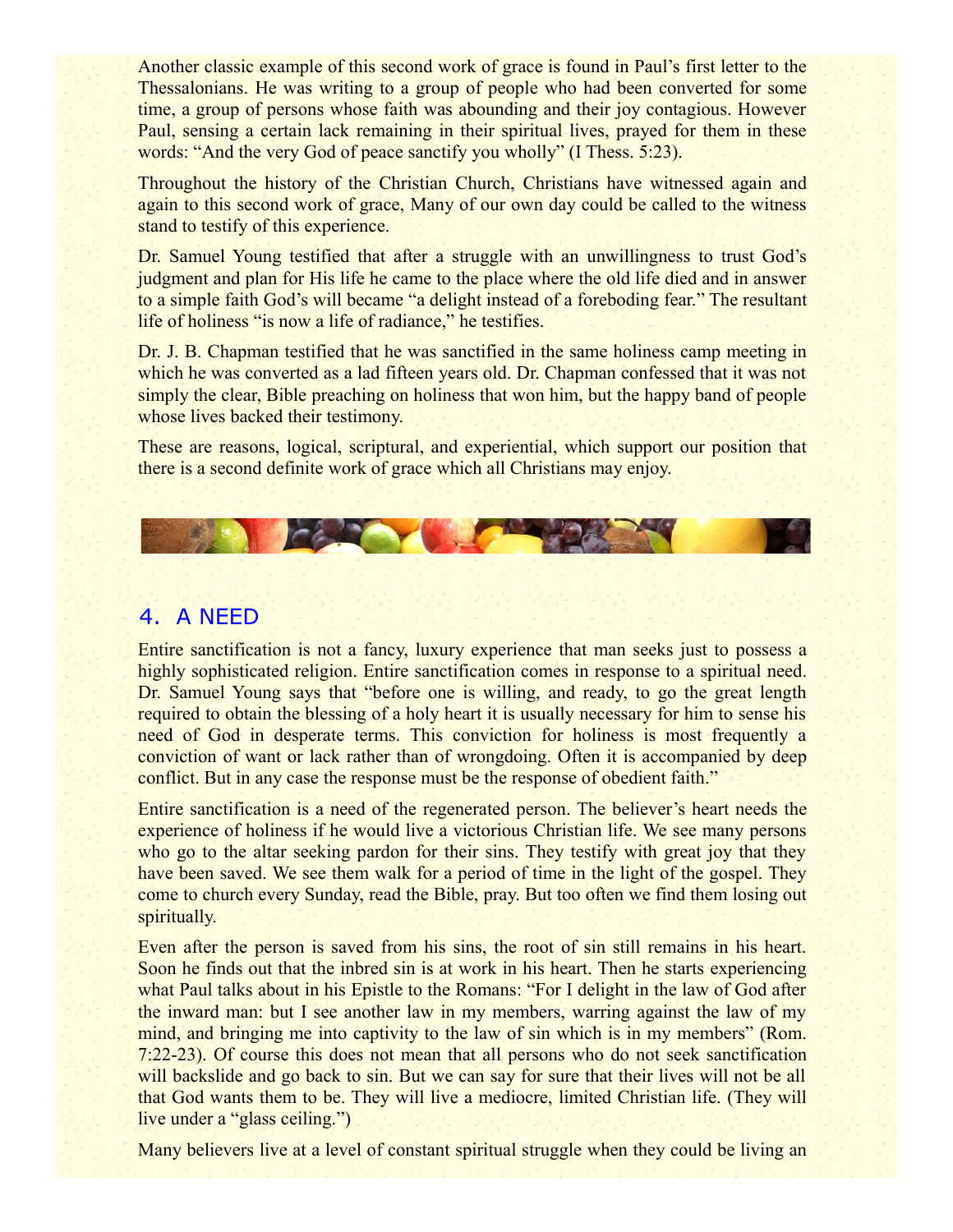abundant and happy Christian life that would, in turn, be a blessing to others. They never have a clear testimony of a victorious experience. Instead they magnify their problems and difficulties – and this does not bless those around them. It is true that none of us will be completely free from burdens and obstacles, but if the Holy Spirit abides within the heart, there can be inner peace and victory. Within there is a fountain of joy, not a center of spiritual warfare. No wonder the unsanctified heart yearns for the experience of holiness, that satisfies and gives a life of real joy and blessing.

Entire sanctification is a need for the Christian home. The Christian home also needs the influence of persons who are living in the beauty of the experience of entire sanctification. The home is not always the easiest place to live the Christian life. This is where everybody knows us as we really are. How difficult it is to keep calm in spite of the wrong attitudes of unsaved members of the family! And for that matter, how difficult it is sometimes to keep a good spirit when problems and misunderstanding tend to break the peace of the home, even though all the members are Christians! The point of failure for many Christians is not in the church, nor at work, nor in public life, but at home! The presence of the Holy Spirit in a home can make it like heaven on earth; the lack of it can make it a hell. Holiness is the only thing that can guarantee us happy Christian homes.

Entire sanctification is a need for the church, The church, if it is going to be what God wants it to be, needs the influence of sanctified persons in its membership. The church is like a family. Unless the persons who are a part of it are living the sanctified life under the influence of the Holy Spirit, the common problems of a congregation can ruin the whole church, How many churches have been split because of carnality among the members! Paul, writing to the Christians in Corinth, points out some of the problems among them because of unsanctified attitudes: "And I, brethren, could not speak unto you as unto spiritual, but as unto carnal, even as unto babes in Christ. I have fed you with milk, and not with meat: for hitherto ye were not able to bear it, neither yet now are ye able. For ye are yet carnal: for whereas there is among you envying, and strife, and division, are ye not carnal, and walk as men?" (I Cor, 3:1-3)

Most of the problems of a local church originate in the carnal hearts of its members. Dr. A. F. Harper says that "where there is perfect love, Christians may have many and great differences within a united church. But where the sanctifying Holy Spirit has not yet filled their hearts with love, congregations may quarrel and split over the color of paint to go on the church steeple or the kind of hymnbook racks to be put on the pews."

Holiness of heart is the only thing that can guarantee us a victorious Christian life, a happy Christian home, and a highly spiritual church. Entire sanctification is indeed a need.



## 5. AN INSTANTANEOUS WORK

Most Christians believe in the need for holiness of heart. There is a wide difference of opinion, however, as to when and how it is received. Some believe that the individual is sanctified wholly at the time of conversion. Others say it is impossible to obtain such an experience in this world and that it is something that God will do in the individual's heart at the moment of death. Others believe that it is attainable, but only after death, in a place called "purgatory," where souls will be purified and made fit for heaven. A great group believe that holiness is attainable in this life, but in a progressive way. That is, a diligent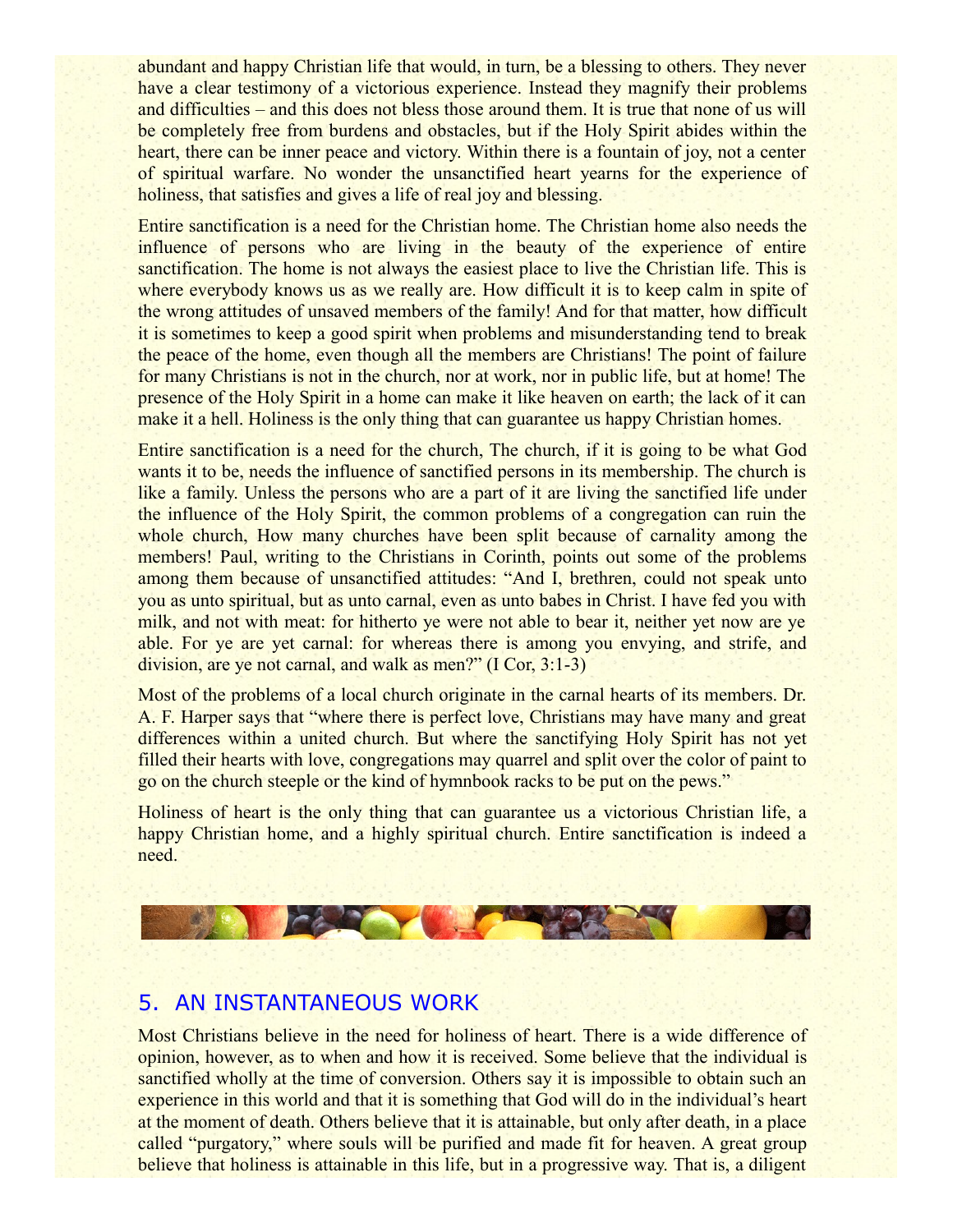Christian can grow better every day, attaining a certain degree of holiness, *even though never perfect.* All of these doctrines are inadequate and none of them can be proved by the Scriptures.

The Bible teaches us that sanctification is an immediate or instantaneous work and that it is an experience to be enjoyed in this present life. And furthermore, it teaches us that not only is it possible to be sanctified in this life, but it is indispensable to present and final salvation. Sanctification is an instantaneous work wrought by the power of the Holy Spirit in the justified person whereby the heart is purified from the corruption of his sinful nature, and the Holy Spirit takes up His abode within. "Now he which stablisheth us with you in Christ, and hath anointed us, is God; who hath also sealed us, and given us the earnest of the Spirit in our hearts" (2 Cor, 1:21-22). "In whom ye also trusted, after that ye heard the word of truth, the gospel of your salvation: in whom also, after that ye believed, ye were sealed with that holy Spirit of promise" (Eph. 1:13).

"Insist everywhere on full redemption received now by faith alone. Press the instantaneous blessing," wrote John Wesley to his brother Charles.

In Gal. 5:24, sanctification is associated with the idea of death: "And they that are Christ's have crucified the flesh with the affections and lusts." No matter how long a person is in the state of coma, physically, when he dies it is an instantaneous event. Some who seek holiness receive it in a short time; others need months and even years. Such delays are not caused by God's reluctance, but rather are the result of some deficiency on the part of the individual. It may be that his consecration is not complete, or it may be that his faith is not strong enough. We have to distinguish between what we may call the "state of coma," that is, the time between when the individually starts seeking holiness and God's work in answer to his request, and the act itself of sanctification. No matter how long the believer may seek, when God sanctifies him He does it instantaneously,

Of course, when the person has been sanctified wholly, that is not the end. On the contrary, it is the beginning of a life of holiness where he will have room to grow and mature in the Christian life. "Holiness is a life to be lived as well as an experience to be attained." We cannot expect from a person who has recently been sanctified the same progress and maturity as would be expected from a person who has walked for thirty or forty years in the experience of holiness. However, if both have been sanctified by the Holy Spirit, the heart of the one is as pure as that of the other.

When the people of Israel went across the Jordan, it was not the end of their experience in Canaan. They still had challenging years ahead and most important events were to take place during their conquest of the land. They still had to fight against the "giants," But they had the assurance that God was with them! As long as they followed Him, Israel prevailed. This is also the secret of victory and growth in the sanctified experience.

Dr. Samuel Young once wrote: "It is a mistaken notion, and has no formulation in the Word of God, to suggest that entire sanctification marks the end of spiritual progress and excludes further improvement." Peter exhorts Christians to "grow in grace, and in the knowledge of our Lord and Saviour Jesus Christ" (2 Pet. 3:18). "Sanctification is more than a negation of sin; it has an unlimited positive side in which moral health promotes growth, strength and enlargement," wrote J. A. Wood.

C. W. Ruth declared: "No experience, however glorious, should be considered as a finality. While it is impossible to grow into sanctification, there is a limitless, endless, boundless growth in grace after sanctification. Indeed sanctification is the necessary precondition for growth in grace."

Dr. W. T. Purkiser says: "Entire sanctification is not the end-it is really the beginning. It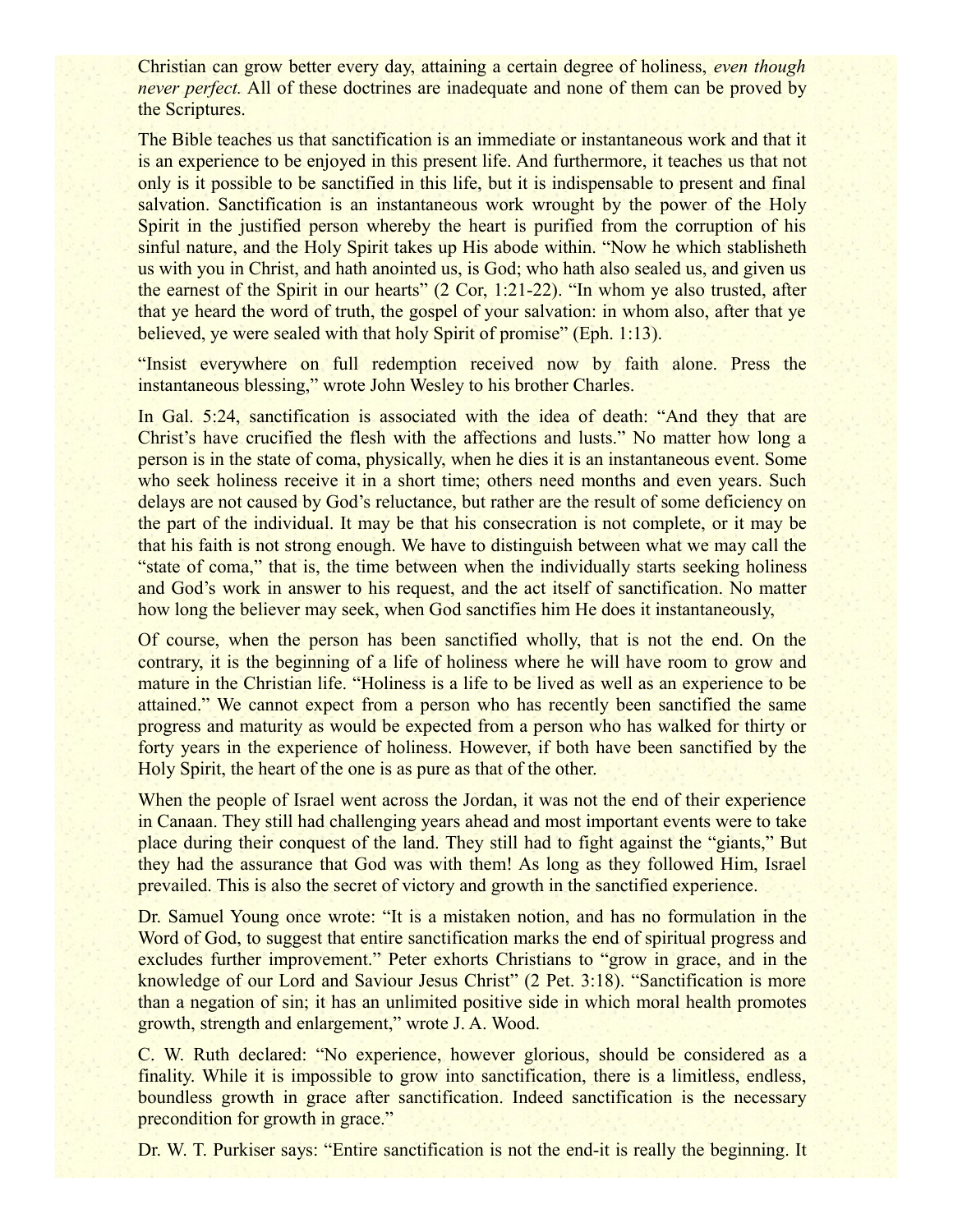is not a terminal; it is a starting point . . . The surest indication one has missed the true meaning of Christian holiness is the attitude of 'arrival,' of complacency and selfsatisfaction . . . Sanctification is the beginning of a lifetime of growth . . . It is true, God's sanctifying work is complete in a moment of time, but ours isn't. For the human side of holiness means not only consecration before cleansing, but commission afterward."

Do you not think that our influence as Christians would be limited if sanctification would be the end of our Christian experience? Some have thought of Canaan as a figure of heaven, but this is wrong, because heaven is a place of rest, where there are no battles or trials; a place where we will be forever in the presence of our Lord. Let us go across our spiritual Jordan and let us live lives of holiness. It is true that we will have many "giants" to fight, and many "enemies" to destroy, but we are encouraged by the knowledge that God is on our side! The victory will be for us, the glory for God, and the blessing for those around us.



## 6. A COMMANDMENT

Some would argue that, since man is a free moral agent who can choose his own destiny, entire sanctification is likewise an optional experience for the Christians. This is not the case. It is true that man is free to choose between right and wrong, for God does not force anybody to be saved. God established His law, and then gave man freedom to decide whether he wanted to obey it and go to heaven or disobey it and go to hell. Joshua told the people of Israel: "And if it seem evil unto you to serve the Lord, choose you this day whom we will serve" (Josh, 24:15). But it is also true that, according to man's decision, so will be the end of his life.

The fact that man must choose to be sanctified does not contradict the fact that sanctification is God's command to man. Therefore any person who does not surrender himself to God's will and let Him sanctify him wholly is disobeying God's law. Throughout the Old Testament, as well as throughout the New Testament, we find this commandment.

It is interesting to note that in the Old Testament we find doctrines so clearly expressed that even though the New Testament had never been written we would not be excused for not knowing them. One of them is holiness. "The Lord appeared to Abram, and said unto him, I am the Almighty God; walk before me, and be thou perfect" (Gen. 17:1). "And the Lord spake unto Moses, saying, Speak unto all the congregation of the children of Israel, and say unto them, Ye shall be holy: for I the Lord your God am holy" (Lev. 19:1-2).

By these scriptures alone we clearly see that God not only asks, but that He commands, that His people be holy and perfect before Him.

Some people say that these passages do not mean very much because they are taken from the Old Testament. Since we now live under the dispensation of grace, we should accept only what we find in the New Testament. But this is no escape, for the New Testament is filled with references to God's command to be holy.

Let us go directly to the New Testament. Here we find Christ's words: "Be ye therefore perfect, even as your Father which is in heaven is perfect" (Matt. 5:48). Paul says it is God's will that we be sanctified: "For this is the will of God, even your sanctification" (1 Thess. 4:3). And Peter adds: "But as he which hath called you is holy, so be ye holy in all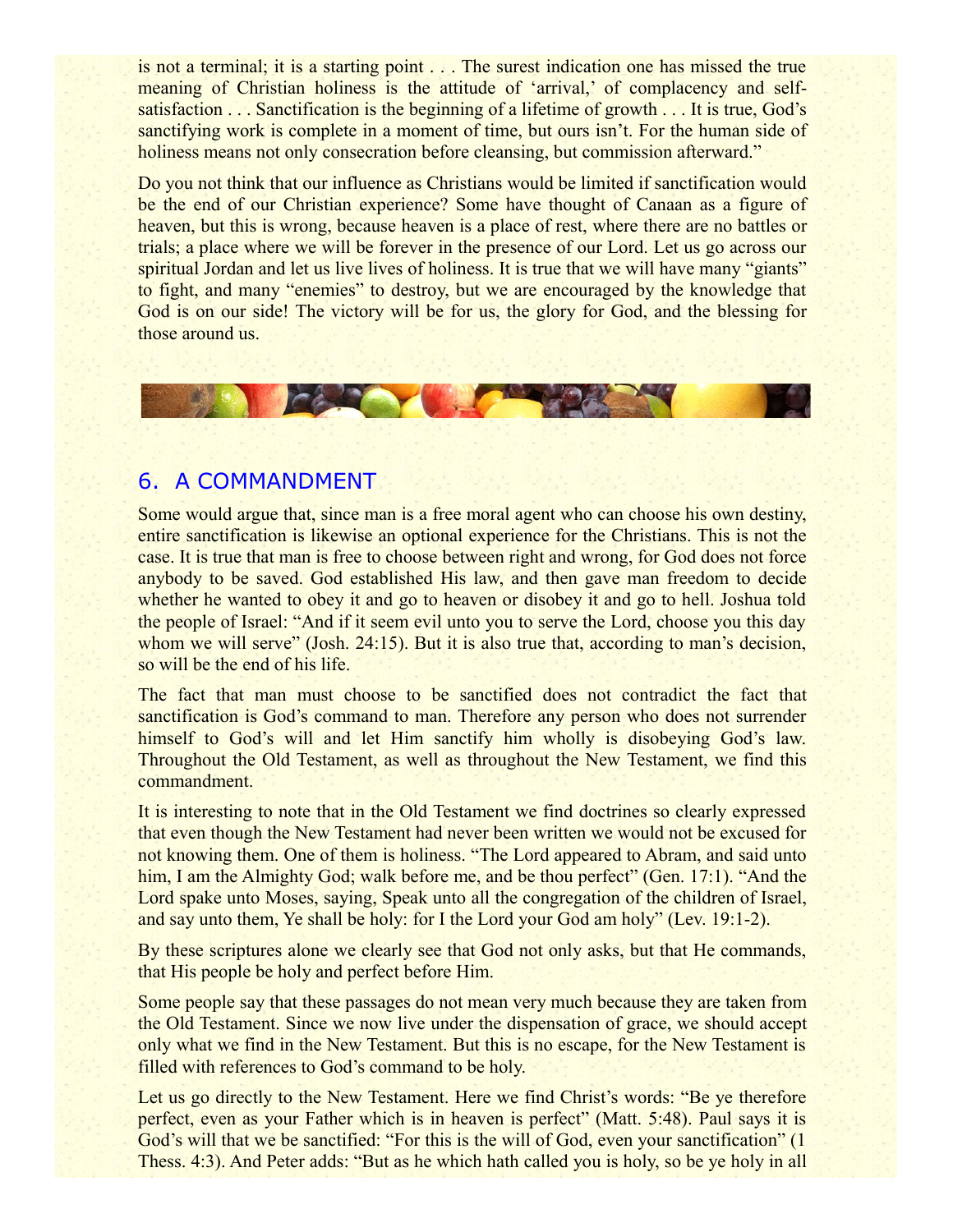manner of conversation; because it is written, Be ye holy; for I am holy" (1 Pet. 1:15-16). Finally, the author of the Epistle to the Hebrews says that without holiness "no man shall see the Lord" (Heb. 12:14).

God's call unto holiness implies the necessity of obedience to Him. Peter admonishes, "As obedient children . . . be ye holy" (I Pet. 1:14-15). God encourages us to seek sanctification and at the same time it is a command. It is somewhat of a paradox that God's invitation should, at the same time, be God's command. Holiness appears to be an option while at the same time it is an imperative. Just as the sinner must be born again, so the believer must be sanctified wholly; otherwise he will be disobeying God's command. Paul says that "God hath not called us to uncleanness, but unto holiness. He therefore that despiseth, despiseth not man, but God, who hath also given unto us his Holy Spirit" (1 Thess. 4:7-8). According to this, it is impossible for a man to reject *willfully* God's directive and still be saved. We cannot possibly pray with all sincerity that God's will be done in our lives and then refuse to obey Him in seeking our sanctification, for the scripture clearly states: "This is the will of God, even your sanctification" (I Thess. 4:3). If we want to remain in God's grace we must obey Him fully and continually. John wrote: "He that doeth the will of God abideth for ever" (I John 2:17).

Now God would not require from us something for which He would not give the provision for accomplishment. A. M. Hills, referring to these commandments, says: "Is God a heartless tyrant issuing commands to a race of moral beings that none are able to keep? These commands are as authoritative as any in the Bible; and if holiness is not attainable, then God commands what is impossible. To affirm it is a wicked reflection on his holiness. Some one has observed that all God's commands are enablings. Whatever he commands he furnishes a gracious ability to perform."

Paul says: "Not that we are sufficient of ourselves; . . . but our sufficiency is of God" (II Cor. 3:5). And John adds: "His commandments are not grievous" (1 John 5:3).

God's design in redemption was that we "might serve him without fear, in holiness and righteousness before him, all the days of our life" (Luke 1:74-75). Paul, after telling the Thessalonians that it was God's will that they be sanctified, then prays: "And the very God of peace sanctify you wholly," adding, "Faithful is he that calleth you, who also will do it" (I Thess. 5:23-24).



## 7. SEPARATION

What is entire sanctification? Some say it is nothing more than consecration. But this is only one of the aspects of holiness. The original meaning of the word sanctification in the Old Testament was "separation" or "setting apart" to a sacred use or some special service for God. That is the reason why, especially in the Old Testament, this term is always related to ceremonial or ritual consecration of some person or thing.

In the Bible we find that the term "holy" is applied to the ministers, priests, prophets, and apostles of God; that is, to persons who have been set apart from the secular tasks and have been consecrated for an exclusive service for God. "And ye shall be unto me a kingdom of priests, and an holy nation" (Exod. 19:6). "For thou art an holy people unto the Lord thy God" (Deut. 7:6).

In these verses God is talking to the people of Israel through Moses just before giving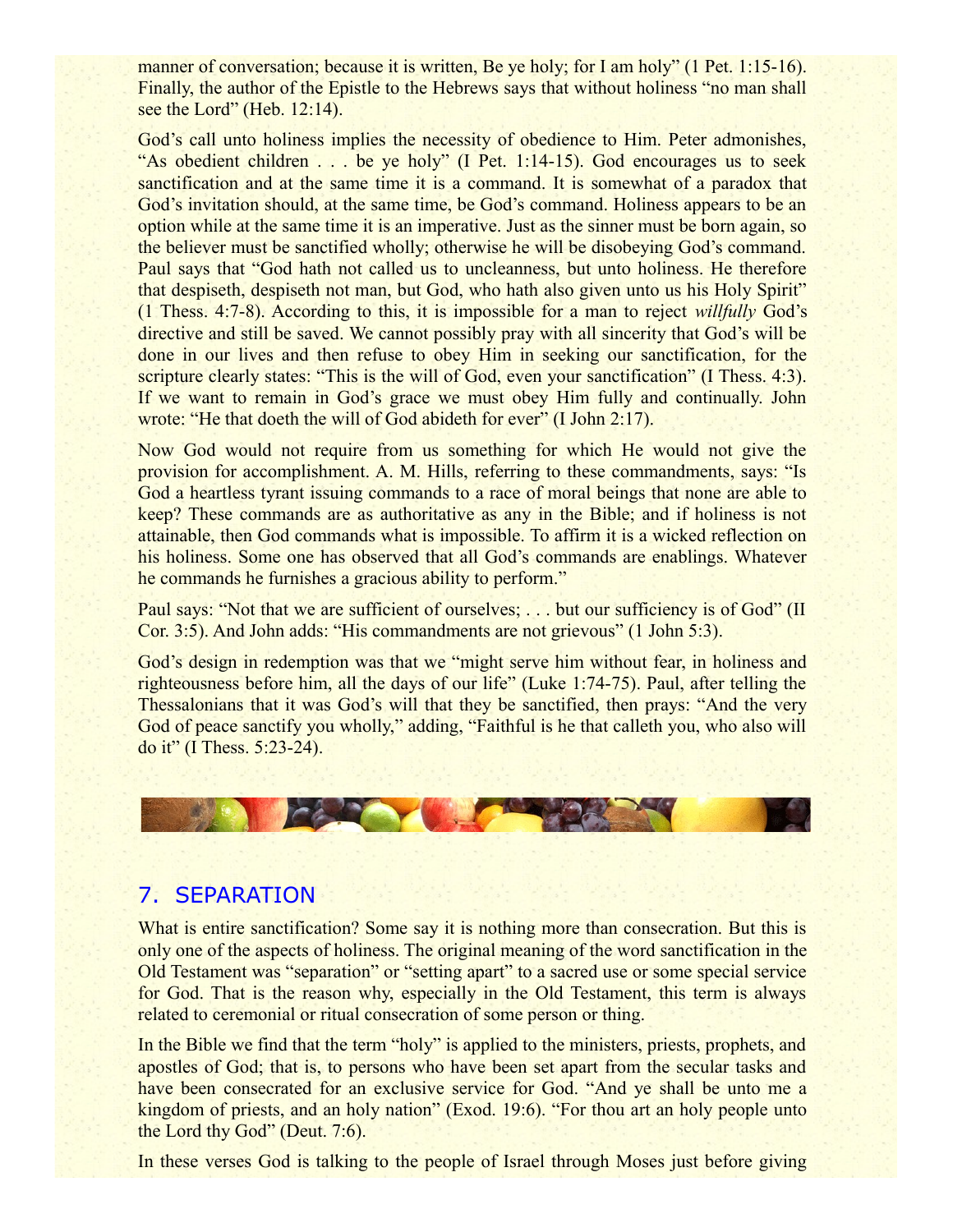them the law at Sinai. He tells them that they are those whom God has set apart as "priests" who were to serve Him. They were to be a nation, a people, united under the law that He would give them. They had been separated from all other nations on earth to be God's chosen people. They were to be a "holy" nation separated from all kinds of sin and idolatry characteristic of their heathen neighbors.

In the seventh chapter of John, Christ prays for His disciples: "Sanctify them through thy truth: thy word is truth" (John 17:17). Adam Clarke, referring to these words, says: "This word [sanctify] has two meanings: 1. It signifies to consecrate, to separate from earth and common use, and to devote or dedicate to God and His service. 2. It signifies to make holy, or pure. The prayer of Christ may be understood in both these senses. He prayed- (1) That they may be fully consecrated to the work of the ministry, and separated from all worldly concerns; (2) That they might be holy, and patterns of all holiness to those to whom they announced the salvation of God."

In some instances the people of Israel are called a "holy nation," meaning that they were God's chosen people and separated for Him. In the same sense, in the New Testament the Christians are called "saints" (holy), referring to them collectively. "But ye are a chosen generation, a royal priesthood, an holy nation, a peculiar people; that ye should shew forth the praises of him who hath called you out of darkness into his marvellous light" (I Pet. 2:9). All these titles had been given before in the Old Testament but only with reference to the Jewish people. Now, under the dispensation of the gospel, God's people, chosen and set apart, consisted of all those who believe in Christ, Jews or Gentiles, who have been washed and regenerated, and sanctified by the blood of the Lamb. These are the "saints" who often are mentioned in the Epistles of the New Testament.

We also find in the Old Testament that the term holy is applied to things as well as to people – all that belongs to God in a special way, such as the Temple, its various parts, its furnishings and utensils, and so forth. This is indicated in the following scriptures: "Then the devil taketh him up into the holy city, and setteth him on a pinnacle of the temple" (Matt. 4:5). "And they shall eat those things wherewith the atonement was made, to consecrate and to sanctify them: but a stranger shall not eat thereof, because they are holy" (Exod. 29:33). "Ye fools and blind: for whether is greater, the gold, or the temple that sanctifieth the gold?" (Matt. 23:17) "If a man therefore purge himself from these, he shall be a vessel unto honour, sanctified, and meet for the master's use, and prepared unto every good work" (2 Tim. 2:21).

The first verse refers to the "holy city," Jerusalem; the second verse, to the meat of the rams which was offered in sacrifice to God and which was "holy." The third refers to the gold which was presented as an offering in the Temple, which "sanctifieth" it; while the last verse speaks of a person who consecrates or "sanctifies" himself to the Lord's service. In these scriptures the idea of "separation" is clearly given.

We also find that in the Old Testament the term "holy" is applied to the Sabbath as a day separated for God. "Remember the sabbath day, to keep it holy" (Exod. 20:8). When Moses said that God had made the Sabbath day holy, it meant that He had set it apart in order that the people of Israel would use it only for worship and religious exercises.

In the same way we, as God's children, are a separated peoples – separated from the sinful things of this world and separated unto God and His service.

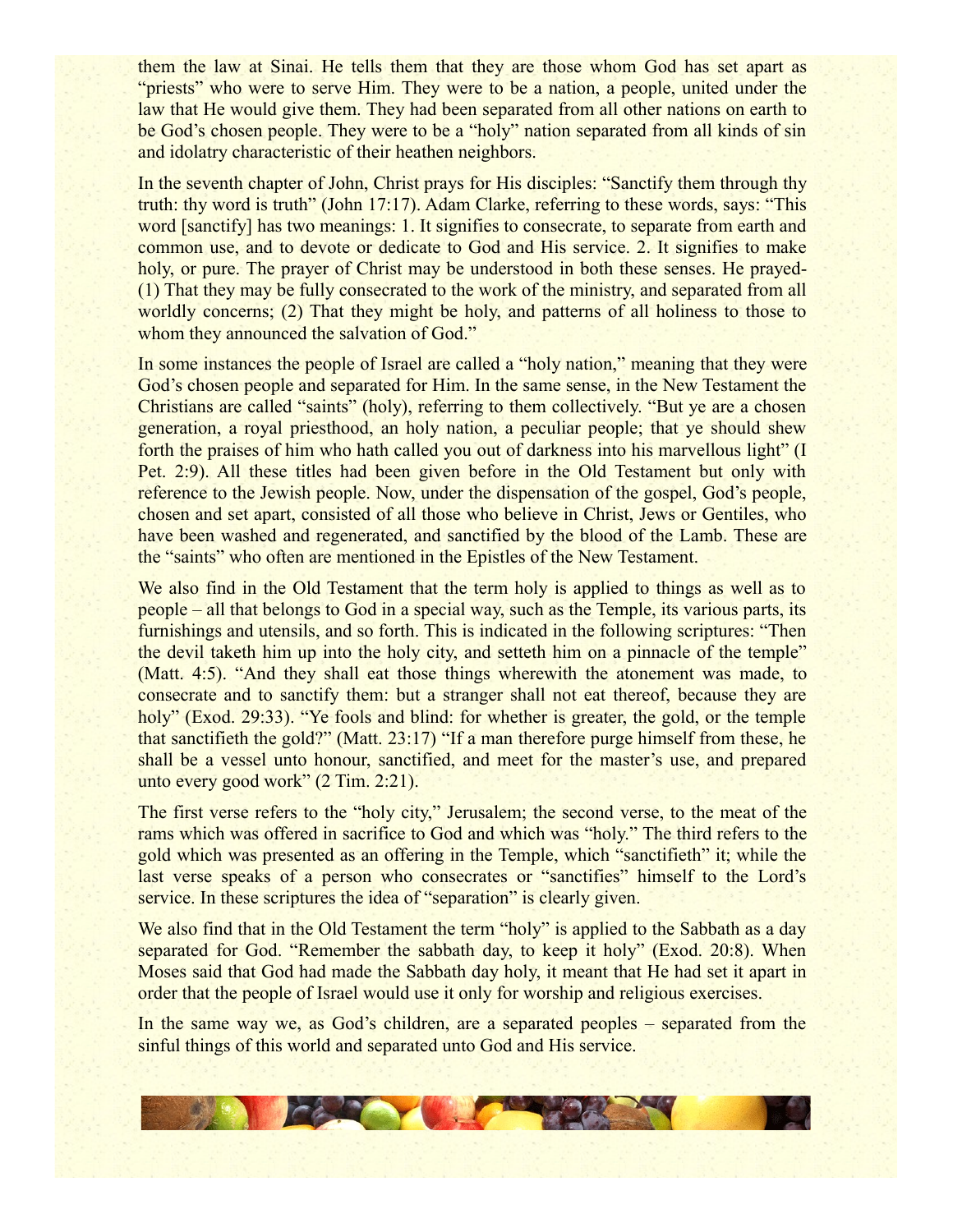#### 8. ALSO PURIFICATION

As we saw in the previous chapter, sanctification, especially in the sense in which it is used in the Old Testament, means "separation." This involves not only a separation from the world but a separation to God.

But this is only one of the meanings of the term. It also means "purification" or "cleansing" and it is in this sense in which it is applied to the work of entire sanctification by which God makes man's heart, corrupted and stained by original sin, completely holy and clean. It is an instantaneous work of divine grace wrought in the heart of the already justified person.

The Manual of the Church of the Nazarene clearly states in its Articles of Faith the twofold aspects of the doctrine of holiness: "Entire sanctification is that act of God, subsequent to regeneration, by which believers are made free from original sin, or depravity, and brought into a state of entire devotement to God, and the holy obedience of love made perfect. It is wrought by the Holy Spirit, and includes in one experience the cleansing of the heart from sin and the abiding indwelling presence of the Holy Spirit, empowering the believer for life and service.

Dr. H. Orton Wiley says: "While the primary meaning of the word holy is setting apart, or separation, this in the New Testament takes on the other deeper significance of cleansing from all sin." He also says that the "first marked result is the purification of the heart from inbred sin." Peter, referring to what happened at Cornelius' home, said that God "put no difference between us and them, purifying their hearts by faith" (Acts 15:9). Commenting on this text Dr. Wiley says: "Since this statement was made about eighteen years after Pentecost, it is evident that Peter regarded the purification of the heart as one of the important and abiding factors in entire sanctification. No scriptural doctrine and experience can overlook it. This is foundational."

Adam Clarke defines holiness as "the cleansing of the blood that has not been cleansed; it is the washing of the soul of a true believer from the remains of sin." Dr. Edward F. Walker defined sanctification as a "personal cleansing from sin, in order to (obtain) a holy life." Dr. John W. Goodwin defined it as "a divine work of grace, purifying the believer's heart from indwelling sin."

In the New Testament we are called to a life of holiness, or purification. Let us consider the following scriptures: "For this is the will of God, even your sanctification, that ye should abstain from fornication. For God hath not called us unto uncleanness, but unto holiness" (I Thess. 4:3, 7). "Follow peace with all men, and holiness, without which no man shall see the Lord" (Heb. 12:14).

Paul's repeated exhortation to the Thessalonians was to holiness. In this passage, the contrast is drawn between the uncleanness which is in the world and the purity to which all Christians are called. In the Hebrew passage, the emphasis is that a holy heart is God's requirement for entrance into heaven. It is quite logical that a holy God, who abides in a holy place, should require that all who want to go where He is be also holy (pure). Nothing unclean and filthy can inherit the kingdom of God. Adam Clarke says that the author refers "to that life of continual sanctification, that life of purity and detachment from the world and all its lust, without which detachment and sanctity no man shall see the Lord--shall never enjoy His presence in the world of blessedness."

The Apostle John says: "But if we walk in the light, as he is in the light, we have fellowship one with another, and the blood of Jesus Christ his Son cleanseth us from all sin" (I John 1:7). In other words, this is a continuing experience of cleansing provided we keep close fellowship with God. This means that we are in a state of constant readiness to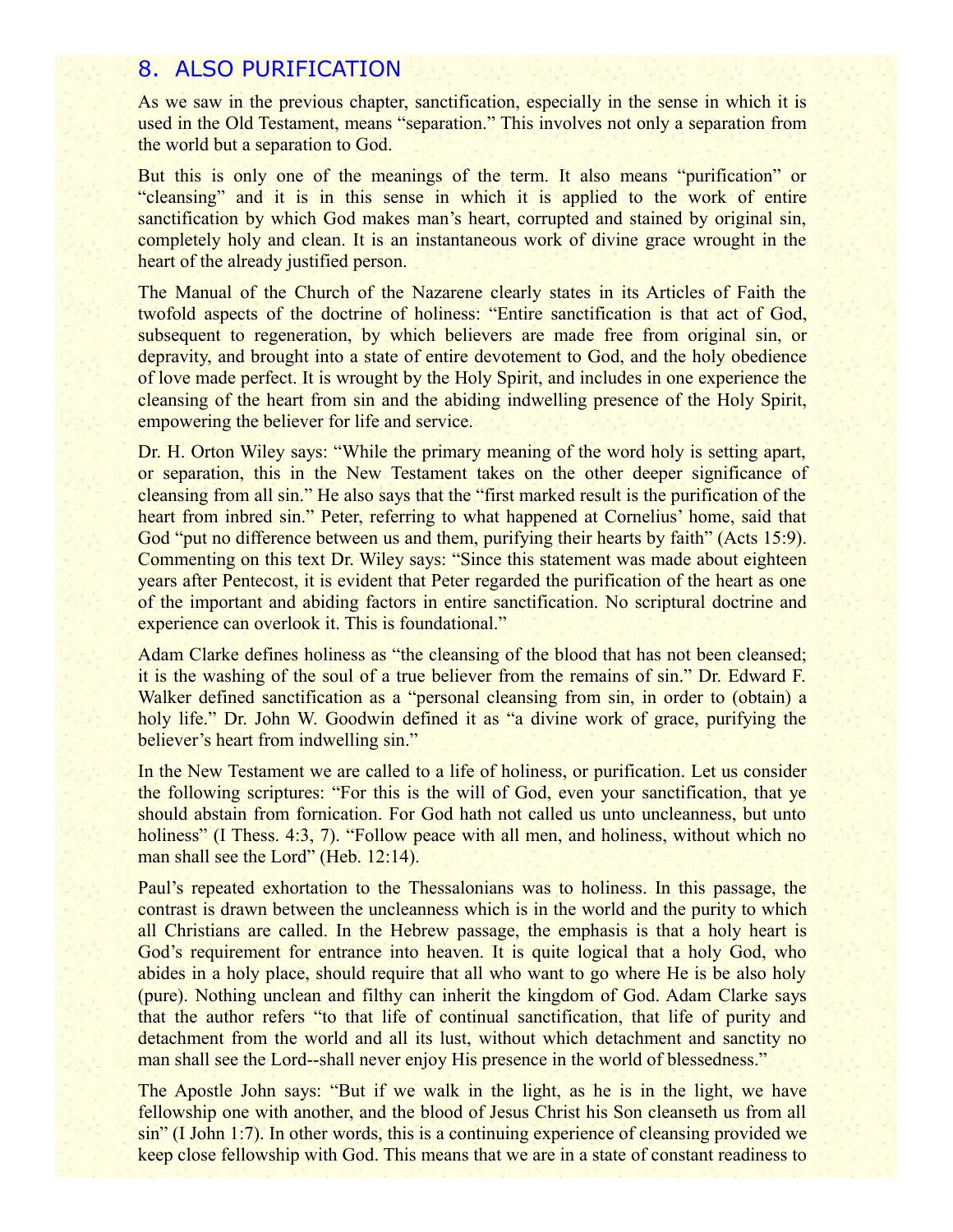# 9. A GIFT

One of the most significant characteristics of the redemption of Jesus Christ is that it is a free gift to all who believe and accept it. No one is barred. The conditions are the same for everyone. We are saved and sanctified by accepting what God offers to us freely.

**Doctor Company** 

About justification Paul says, "Knowing that a man is not justified by the works of the law, but by the faith of Jesus Christ . . . for by the works of the law shall no flesh be justified" (Gal. 2:16). And about salvation in general (that is, justification and sanctification), he says: "For by grace are ye saved through faith; and that not of yourselves: it is the gift of God: not of works, lest any man should boast" (Eph. 2:8-9).

The grace of God cannot be bought with money. It might seem strange to suggest that a person might even attempt to buy spiritual power. But Simon tried. His story is told in the Book of Acts. "And when Simon saw that through laying on of the apostles' hands the Holy Ghost was given, he offered them money, saying, Give me also this power" (Acts 8:18-19). And this is the strong reproof he received from Peter: "Thy money perish with thee, because thou hast thought that the gift of God may be purchased with money. Thou hast neither part nor lot in this matter: for thy heart is not right in the sight of God. Repent therefore of this thy wickedness" (Acts 8:20-22).

Entire sanctification is a gift and we can receive it only by giving ourselves completely to God. This consecration of all we have and are to God is what has been called the human side of sanctification. The Bible tells us that we must consecrate ourselves to God. "I beseech you therefore, brethren, by the mercies of God, that ye present your bodies a living sacrifice, holy, acceptable unto God" (Rom. 12:1). "Neither yield ye your members as instruments of unrighteousness unto sin: but yield yourselves unto God, as those that are alive from the dead, and your members as instruments of righteousness unto God" (Rom. 6:13).

Consecration is a surrender of everything to God. This includes our loved ones, our personal plans and ambitions, our money, our possessions, our time – our all. God will not, indeed cannot, sanctify a soul that is not completely given over to Him.

There is a big difference between consecration and sanctification. Consecration has to do with what we give to God; sanctification, with what we receive from God. Human efforts can make a Pharisee, but only God can make a saint. Consecration is the human side of entire sanctification. In a sense, a full consecration is to entire sanctification what repentance is to justification. The sinner, in order to be saved, must first repent and then believe. Likewise the believer, in order to obtain the blessing of entire sanctification, must consecrate and then believe.

Dr. A. M. Hills explains it this way: "Consecration is the antecedent (qualifying) condition of sanctification, but not the thing itself. Consecration is man's work; sanctification is God's work. God never consecrates for us, and we never sanctify for God. It is true that the acts of consecration and sanctification are both combined in the work that produces the experience of holiness, yet they are forever separate and distinct. We consecrate; God sanctifies."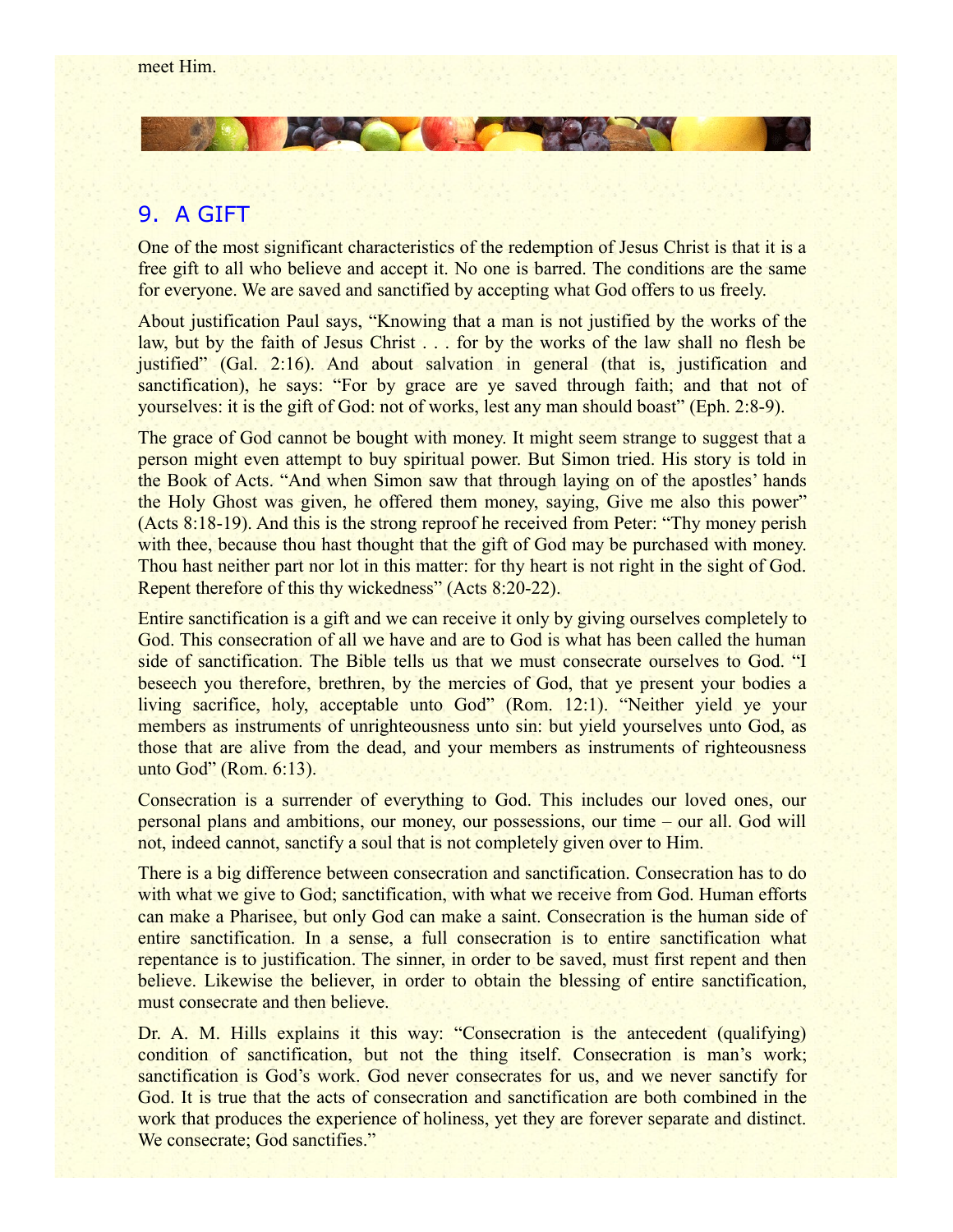Sanctification is a gift of God. Dr. Samuel Young says that evangelical holiness is that "holiness that comes to us through the atoning death of our Lord and Saviour, Jesus Christ. It is not a life of self-attainment or personal achievement It comes through the grace of God and is therefore a divine gift." Hannah Whitehall Smith states: 'This blessed life must not be looked upon in any sense as an attainment, but as an obtainment." We do not obtain holiness by struggling, but by surrendering. Nor is it something that we receive because we deserve it, for it is the free gift of God.

Acts 2:38 reads, "Ye shall receive the gift of the Holy Ghost." Again in Acts 10:45 are the words, "On the Gentiles also was poured out the gift of the Holy Ghost." These and other scriptures point out that the Holy Spirit is offered to all freely. All that the needy person has to do is to come to God in simple faith, completely willing to obey Him, and consecrating his life and his all to Him. Then will God honor the sincere request for this gift which is above all other gifts. The Holy Spirit will come in -in all His fullness to purify the heart and take up His abode there.

## 10. OUR POSSESSION

The doctrine of Christian assurance belongs to our evangelical faith. It is God's intention that we know beyond all doubt that we are saved and sanctified wholly. Therefore the Bible says that when a person has truly repented of his sins, and has been adopted into the family of God, the "Spirit itself beareth witness with our spirit, that we are the children of God" (Rom. 8:16). And just as clearly as the Spirit bears witness to our acceptance in sonship to God, just so He bears witness to our sanctification. When asked, "How do you know that you are sanctified, saved from your inbred corruption?" Wesley replied, "I can know it no otherwise (the same way that) than I know that I am justified." That means that the doctrine of the witness of the Spirit belongs to entire sanctification as well as to initial salvation.

Just as clearly as the "Spirit itself beareth witness with our spirit, that we are the children of God," in like manner He bears witness to the subsequent work of sanctification. "For by one offering he hath perfected for ever them that are sanctified. Whereof the Holy Ghost also is a witness to us" (Heb. 10:14-15). John Wesley taught that "none, therefore, ought to believe that the work is done till there is added the testimony of the Spirit witnessing his entire sanctification as clearly as his justification." "And it is the Spirit that beareth witness, because the Spirit is truth" (I John 5:6).

Dr. H. Orton Wiley defines the witness of the Spirit as "that inward evidence of acceptance with God which the Holy Spirit reveals directly to the consciousness of the believer." Wesley confessed, "The manner how the divine testimony is manifested to the heart, I do not take upon me to explain. Such knowledge is too wonderful and excellent for me! I cannot attain unto it" (In those days vicious persecutors were just waiting make a mountain out of a molehill.)

C. W. Ruth says that "the witness of the Spirit is the divine assurance, the voice of God in the soul, that gives the conviction of knowledge to our inner consciousness, that the blessing sought is now mine." He explains this whole process in these interesting words: "The instant faith really lays hold on the promise, God sends a telegram from the skies by the Holy Ghost that the bank of heaven has honored the draft and 'counted' out to us the sum that faith has appropriated. The man or woman who has this certificate, bearing the witness and signature of the Holy Ghost, has no occasion to 'hope' he has the blessing, nor will it matter much to him what any person may think or say about it, even though he be the preacher, presiding elder or bishop, seeing he has heard from heaven. He does not require visions nor the witness of men and angels, having heard from higher